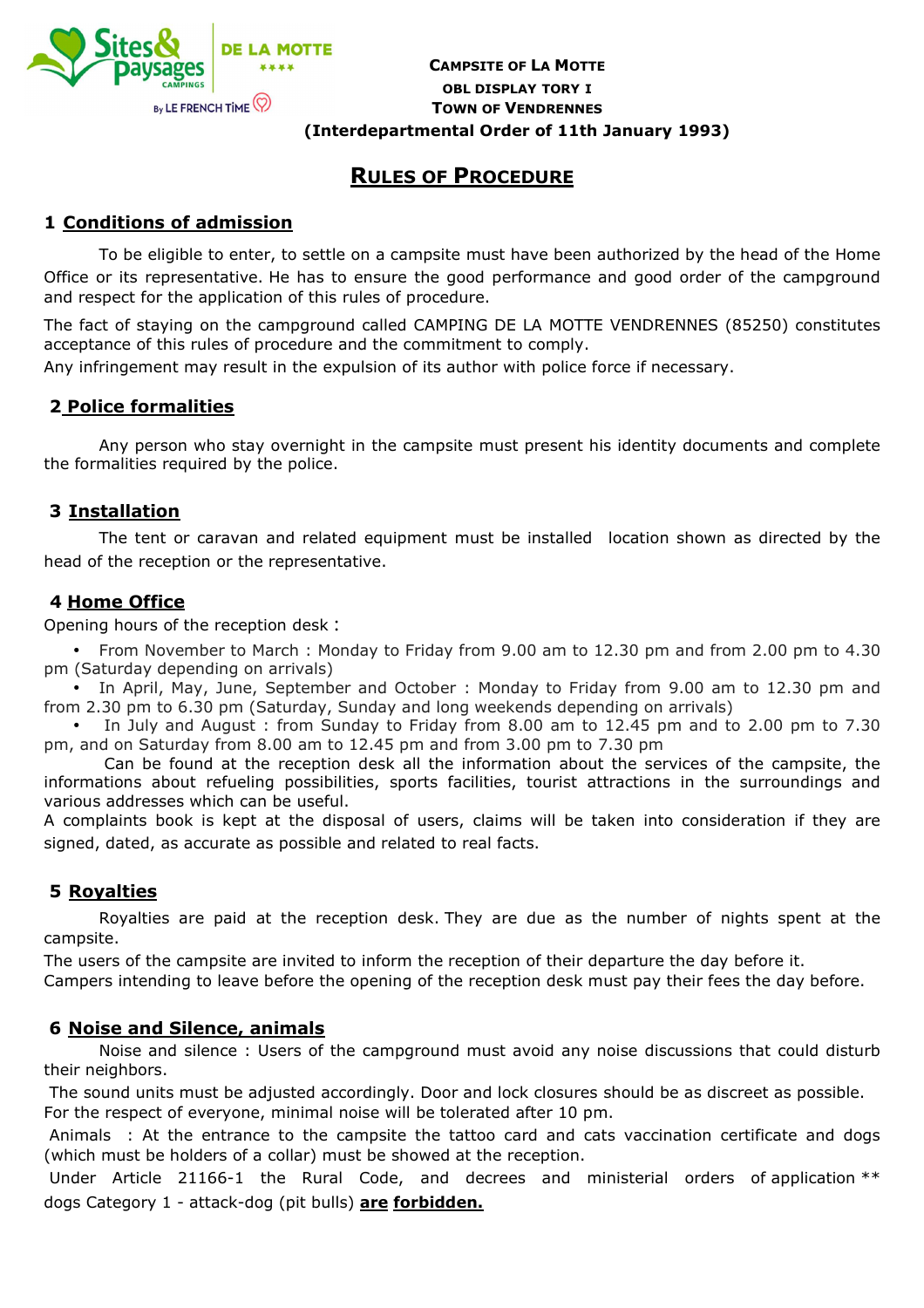

# **CAMPSITE OF LA MOTTE**<br> **CAMPSITE OF LA MOTTE OBL DISPLAY TORY I TOWN OF VENDRENNES (Interdepartmental Order of 11th January 1993)**

\*\* Category 2 dogs - of gar and defence- (ROTTWEILLER ...) must be **muzzled and held on a leash by a major person.**

\*\* The dogs and other animals should not be left at liberty, or even locked in the campsite in the absence of their masters who are civilly responsible.

**Pets are allowed only for camping pitches (Maximum two for one pitch). They are prohibited in our rentals.**

## **7 Visitors**

After being authorized by the desk manager or his representative, the visitors may be admitted to the campsite under the responsability of the campers who receive them.

The camper can receive or visitor (s) to home, if these visitors are allowed to enter in the campsite, the camper who receive them may have to pay a royalty fee insofar as visitor has access to the services and / or facilities of the campground, this fee will be posted at the entrance to the campsite and the reception desk.

#### **Visitors' cars are not permitted in the campsite.**

#### **8 Traffic and parking of vehicles**

Inside the campsite, vehicles must drive at a speed limit of 10 km / h.

Only cars which belong to campers who are staying in the campsite are allowed.

The strictly prohibited parking on the pitches usually occupied by camping shelters should not further obstruct traffic or prevent the installation of new arrivals.

#### **9 Dress and appearance of facilities**

It is forbidden to throw sewage on the ground or in the gutters. The "caravaners" must empty their sewage into the facilities for this purpose. Household waste, waste of any nature, papers must deposit in the garbage.

 Everyone is obliged to refrain from any action that could affect the cleanliness, hygiene and appearance of the campground and its facilities, including sanitary. Washing is strictly forbidden outside the bins provided for this purpose.

 The clothesline will be discreet and not disturb the neighbors. It should never be made from trees. Plantations and floral decorations must be respected. It is forbidden to the camper to drive nails into trees, cut branches, to make plantations.

 It is not allowed either to delimit the site of an installation by personal means or to dig the ground. Any damage to vegetation, fences, land or facilities of the field ca m ping will be the responsibility of its author.

 The location that has been used during the stay will be kept in é tat in which the camper found it enters the scene.

# **10 Security**

a) fire

 Open fires (wood, charcoal, etc ...) are strictly forbidden the stoves must be kept in good working order and not be used in dangerous conditions.

 In case of fire notify management immediately. Fire extinguishers are in case of need. A first aid kit is located at the reception desk.

(b) flight

 Management is responsible for objects left at the office and a general obligation to monitor the campground. Campers are responsible of their own installation and must report to the manager the eventual presence of any suspicious person.